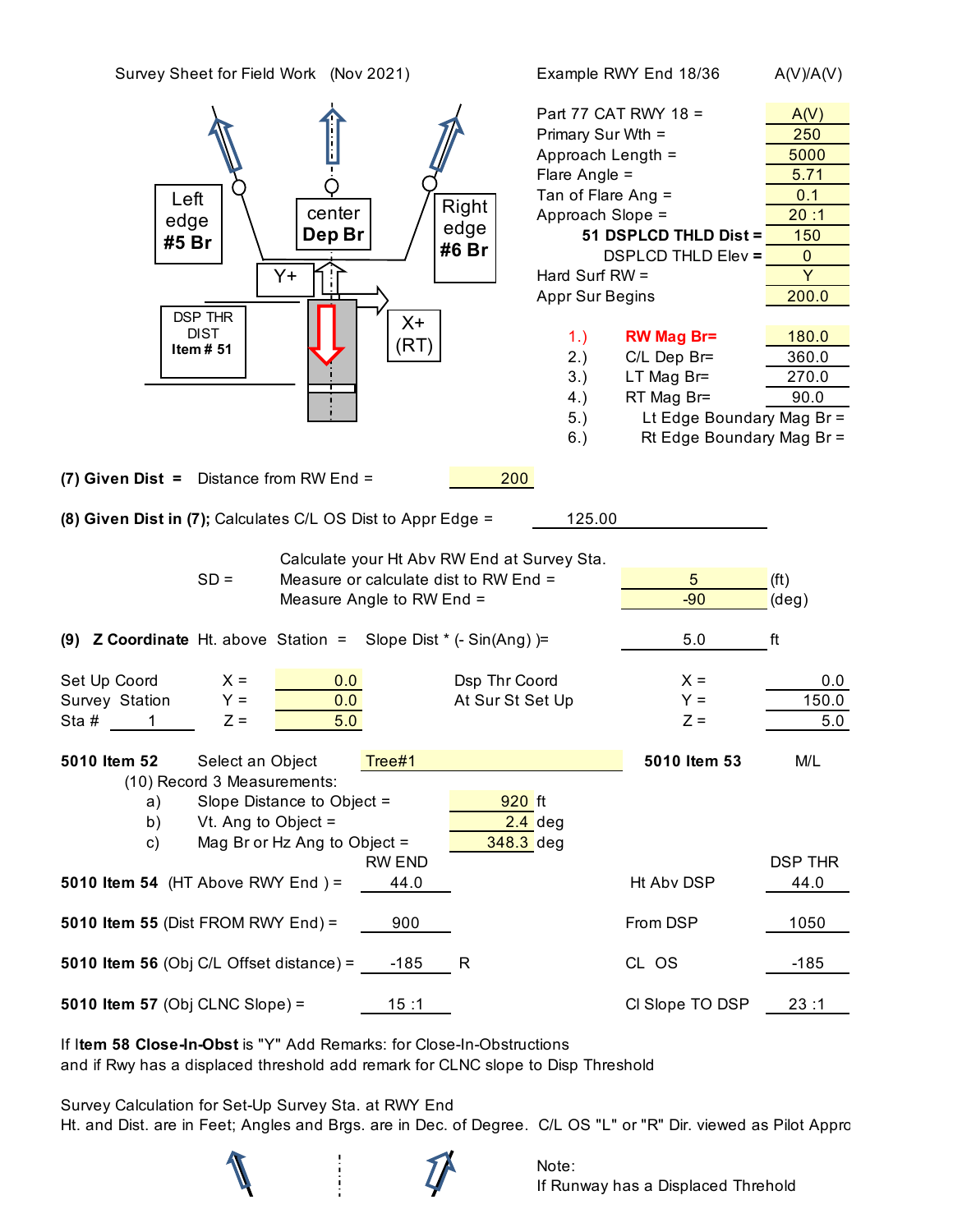

Relocate the Part 77 Cat Approach Surface to the start of the Displaced Threshold  $X+$  for evaluating the Clearance Slope to DSP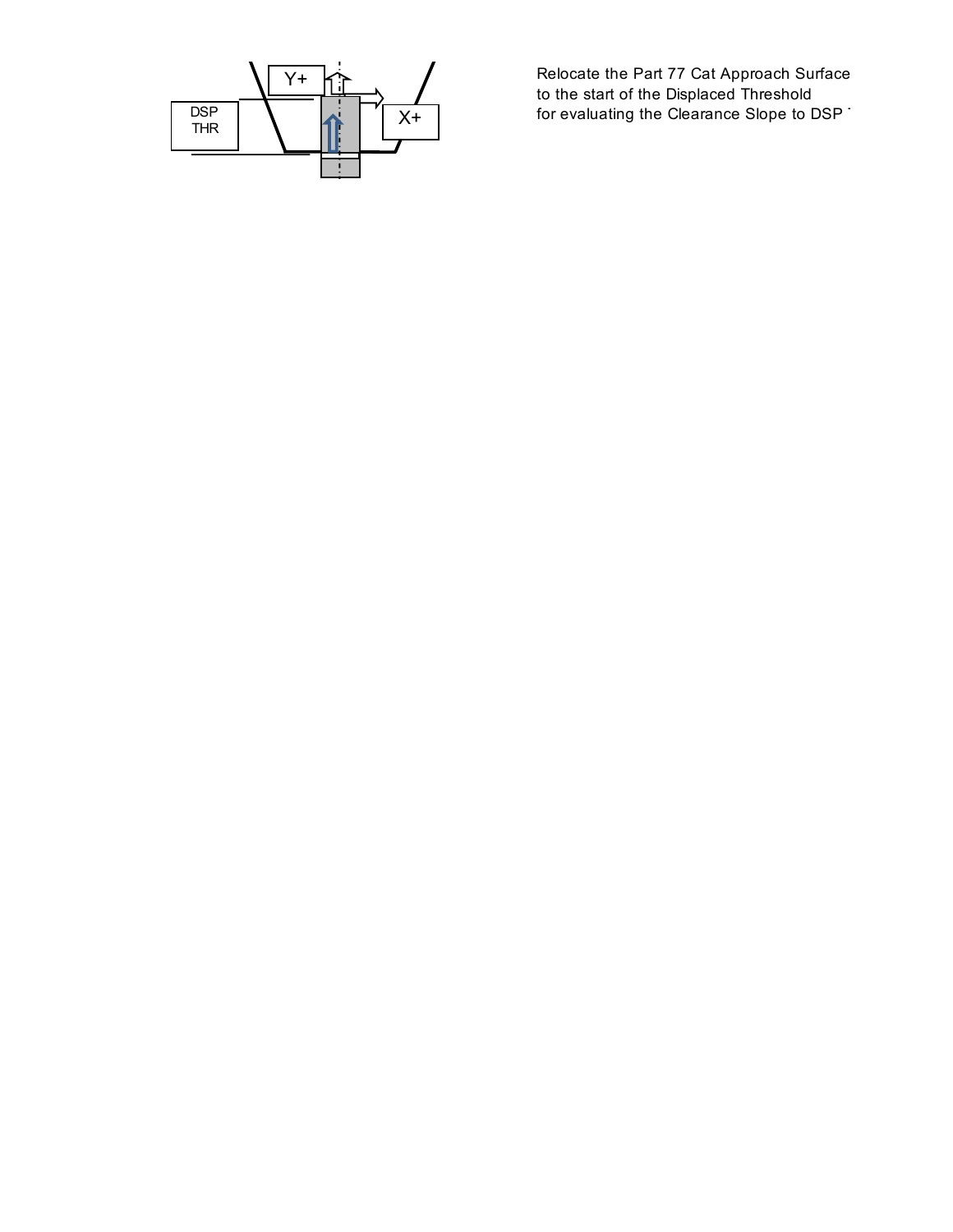|                  |   | <b>RUNWAY CAT</b> | Pri Sur Wth | <b>RWY End</b>       | A       |
|------------------|---|-------------------|-------------|----------------------|---------|
|                  | A | FAR Part 77 CAT   | (FT)        | Part 77              | Pri Sur |
|                  | B | A(V) / A(V)       | 250         | Category             | Width   |
|                  | C | A(V) / A (NP)     | 500         | A(V)                 | 250     |
|                  | D | A(NP) / A(NP)     | 500         | A(V)                 | 500     |
|                  | Е |                   |             | A(NP)                | 500     |
|                  |   | B(V) / B(V)       | 500         |                      |         |
| In Ref to RW End |   | B(V)/C            | 500         | B(V)                 | 500     |
| (Y or N)         |   | B(V)/D            | 1000        | B(V)                 | 1000    |
| FT from RW End   |   | B(V)/PIR          | 1000        | C                    | 500     |
|                  |   | C/C               | 500         | C                    | 1000    |
| (Observed)       |   | C/D               | 1000        | D                    | 1000    |
|                  |   | C/PIR             | 1000        | <b>PIR</b>           | 1000    |
|                  |   | D/D               | 1000        | * for PIR Runway En  |         |
|                  |   | D / PIR           | 1000        | 40:1 for remaining 4 |         |
| 354.29           |   | PIR / PIR         | 1000        |                      |         |

| Pri Sur Wth | <b>RWY End</b>     | A       |
|-------------|--------------------|---------|
| (FT         | Part 77            | Pri Sur |
| 250         | Category           | Width   |
| 500         | A(V)               | 250     |
| 500         | A(V)               | 500     |
|             | A(NP)              | 500     |
| 500         |                    |         |
| 500         | B(V)               | 500     |
| 1000        | B(V)               | 1000    |
| 1000        | С                  | 500     |
| 500         | С                  | 1000    |
| 1000        | D                  | 1000    |
| 1000        | <b>PIR</b>         | 1000    |
| 1000        | . .<br><b>----</b> | -       |

\* for PIR Runway End  $40:1$  for remaining  $40($ 

Enter the runway category defined by Part 77 for the most precise EXIS

Utility RWY constructed for propeller driven aircraft of 12,500 pounds maximum gross weight and less. A(NP) - Nonprecision Instrument Approach (Utility Runway) A(V) - Visual Approach (Utility Runway)

Approaches Surfaces: Greater than Utility RWY B(V) - Visual Approach

C - Nonprecision Instrument Approach Visibility Minimums greation D - Nonprecision Instrument Approach Visibility Minimums as I

PIR - Precision Instrument Approach

NOTE:

After the "utility" or "other than utility" category is determined for that run for the type of approach and visibility minimums. This will determine the

Clearance Standards:

 10' (Priv. Rd); 15' ( Public Rd); 17' (Interstate Hwy); 23' (Railroad); For Waterway and Other; an amount equal to the highest mobile object

The obstn clnc slope begins at the end of the primary surface, which is For paved RWs, the primary surface extends 200 ft beyond the runway For non-paved (unpaved) RWs, the primary surface ends at the RW end Measure the obstn clnc slope from the end of the primary surface whetl

R For paved/unpaved combination runways, each end of the primary surface combination runways, each end of the primary surface There are no close-in-obstructions on an unpaved surface runway (turf,

> Remark example for 5010 Item 57 when there is a RWY End with a displaced threshold. A057 RWY 09 APCH SLOPE 25:1 DUE TO 24 FT TREE 600 FT FROM

> Remark example for 5010 Item 58 when there is a Close-In-Obstruction A058 RWY 18 HAS 4 FT HILL 150 FT FROM THE RWY END AND 100

| 354.29 |  |
|--------|--|
| 5.71   |  |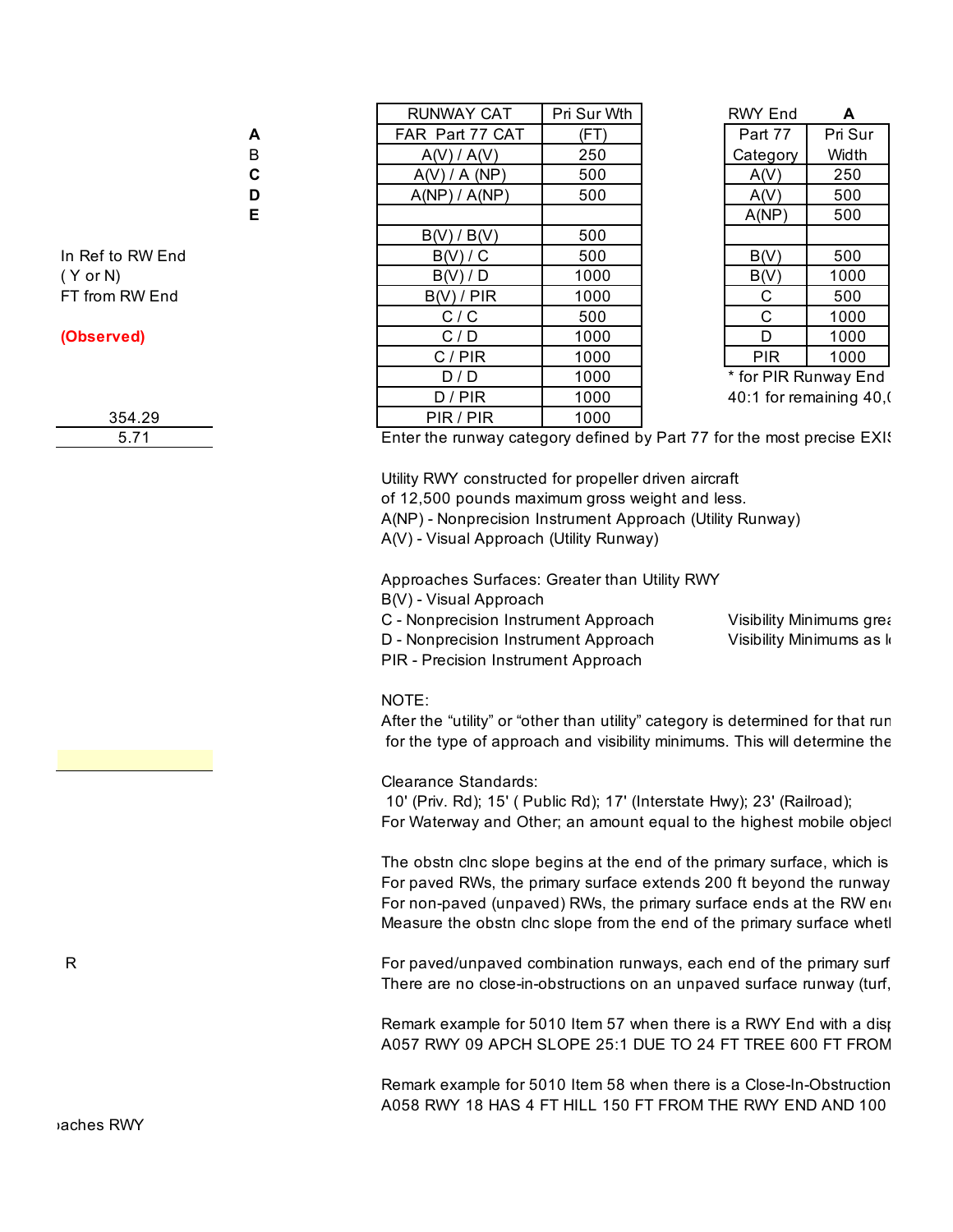| Accuracy Codes. | <b>HORIZONTAI Tolerance</b><br>Code |                |                     |
|-----------------|-------------------------------------|----------------|---------------------|
|                 |                                     | 1 $+20$ ft     | $(6 \; \mathrm{m})$ |
|                 |                                     | $2 + 50$ ft    | $(15 \; \text{m})$  |
|                 |                                     | $3 + 100$ ft   | (30 m)              |
|                 |                                     | 4 +250 ft      | $(75 \; \text{m})$  |
|                 |                                     | $5 + 500$ ft   | $(150 \; \text{m})$ |
|                 |                                     | $6 + 1,000$ ft | (300 m)             |
|                 |                                     | $7 + 1/2$ NM   | (900 m)             |
|                 |                                     | 8 +1 NM        | (1800 m)            |
|                 |                                     | 9 Unknown      |                     |

Relocate the Part 77 Cat Approach Surface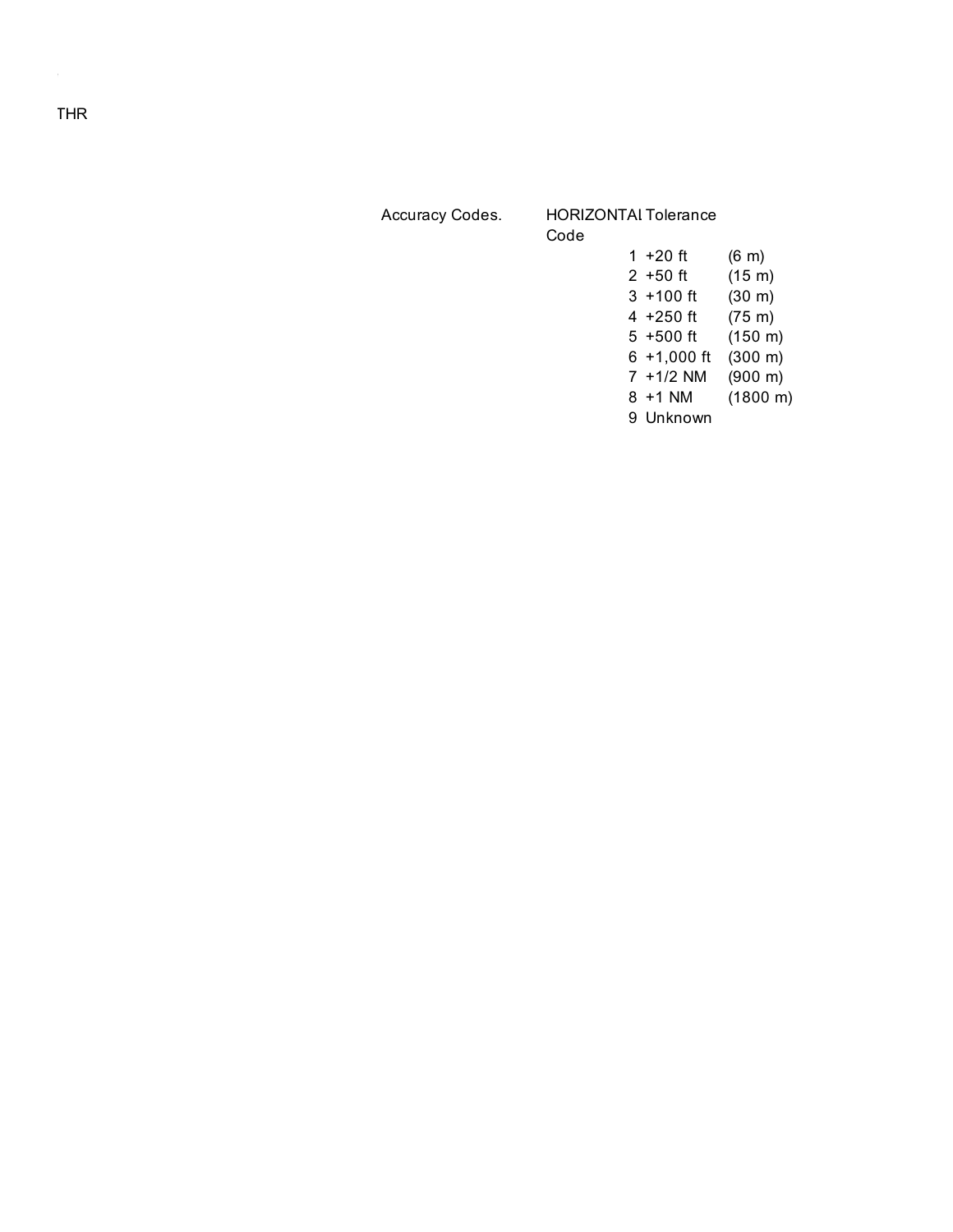| в                 | C              | ח         | Е           |                            |
|-------------------|----------------|-----------|-------------|----------------------------|
| Appr Lth          | FI Ang         | Tan of FA | Approach    | Outter Appr                |
| (f <sup>t</sup> ) | $(\text{deg})$ | (ratio)   | Slope       | Width<br>(f <sup>t</sup> ) |
| 5000              | 5.71           | 0.100     | 20:1        | 1250                       |
| 5000              | 4.29           | 0.075     | 20:1        | 1250                       |
| 5000              | 8.53           | 0.150     | 20:1        | 2000                       |
|                   |                |           |             |                            |
| 5000              | 5.71           | 0.100     | 20:1        | 1500                       |
| 5000              | 2.86           | 0.050     | 20:1        | 1500                       |
| 10000             | 8.53           | 0.150     | 34:1        | 3500                       |
| 10000             | 7.13           | 0.125     | 34:1        | 3500                       |
| 10000             | 8.53           | 0.150     | 34:1        | 4000                       |
| 50000             | 8.53           | 0.150     | 50:1/40:! * | 10000                      |

app slope is  $50:1$  for first 10,000 ft and 000 ft.

STING approach to each runway end.

ater than 3/4 mile ow as 3/4 mile

iway, look at the instrument approach procedures  $,$  correct Part 77 Category for that particular runway.

t that would normally traverse it.

the beginning of the approach surface.  $\epsilon$  pavend.

 $\mathsf{d}$  .

her or not that runway threshold has been displaced.

ace coincides with the corresponding end of the runway. gravel, etc.).

blaced threshold. I THE DSPLCD THLD.

**POSES READ THE READ FT R.**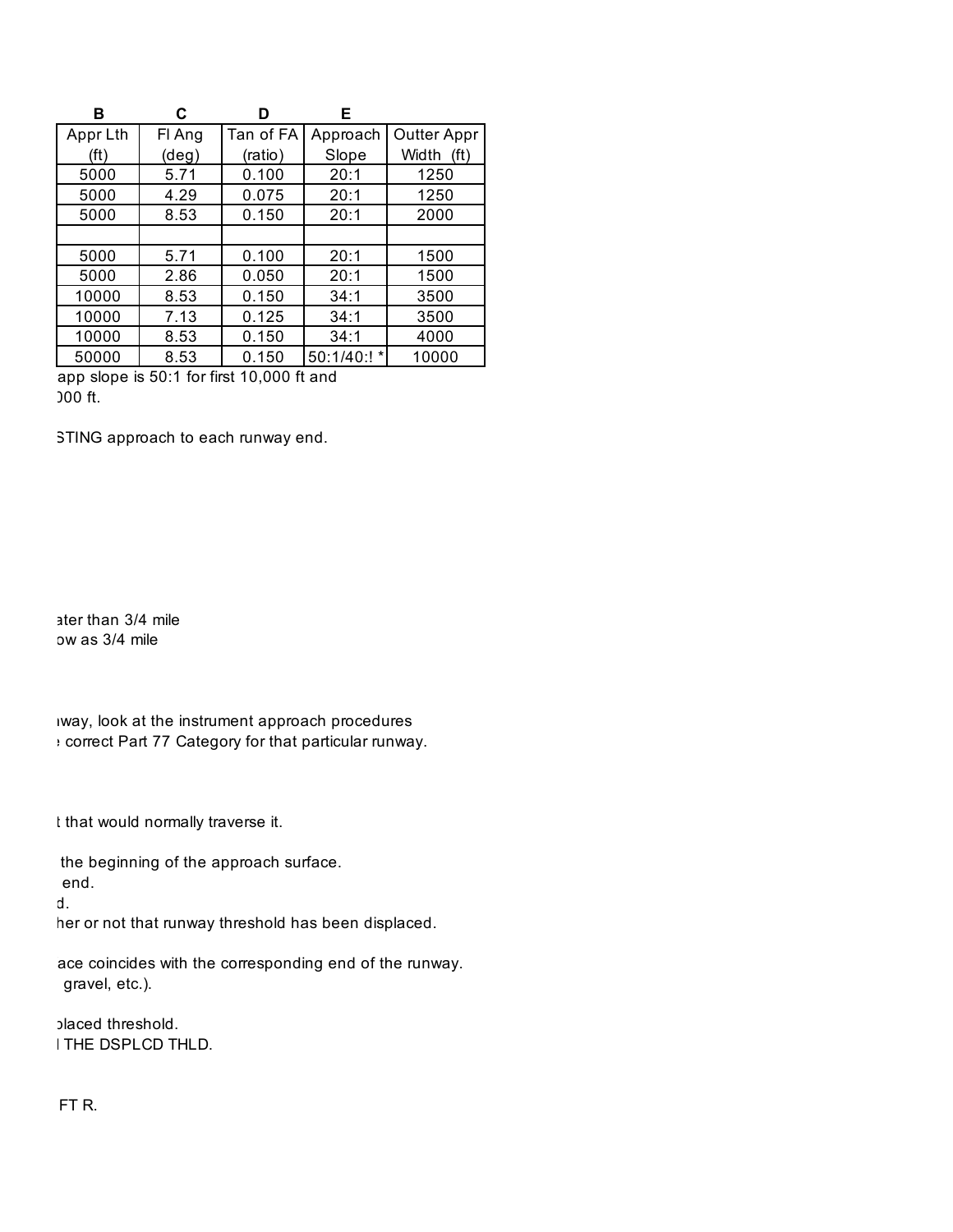### VERTICAL

| Code | Tolerance   |                     |
|------|-------------|---------------------|
| A    | $+3$ ft     | $(1 \text{ m})$     |
| B    | $+10$ ft    | (3 m)               |
| C    | $+20$ ft    | (6 <sub>m</sub> )   |
| D    | $+50$ ft    | (15 m)              |
| E    | $+125$ ft   | (38 m)              |
| F    | $+250$ ft   | $(75 \;{\rm m})$    |
| G    | $+500$ ft   | $(150 \; m)$        |
| н    | $+1,000$ ft | $(300 \; \text{m})$ |
|      | Unknown     |                     |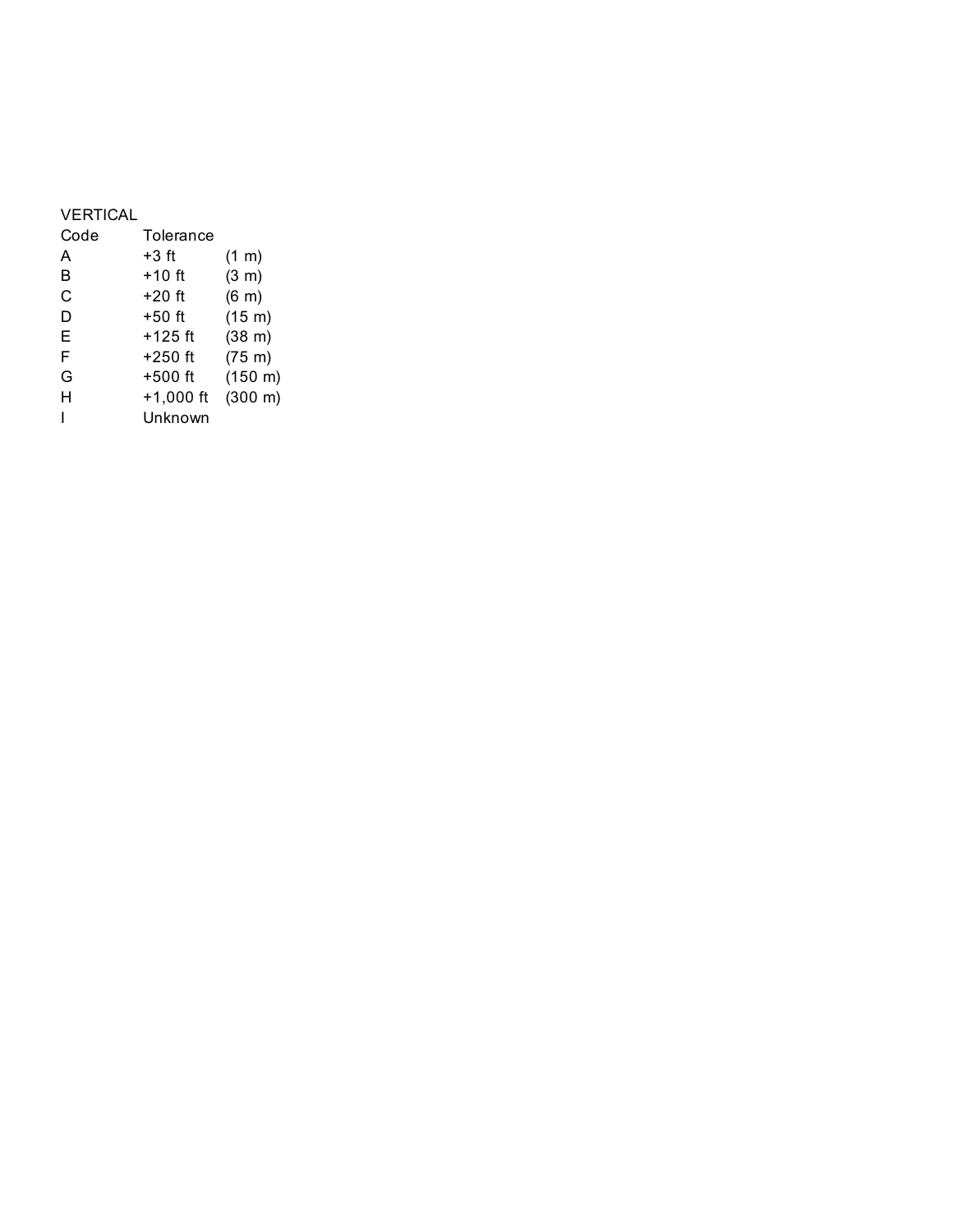Survey Sheet for Field Work RW End Approach Surface Data **50.) FAR 77 Cat**  Primary Sur Width= Flare Angle = Tan of Flare Ang = Approach Slope = **51 DISPLACED THR=** 1.) Runway Mag Br= 2.) C/L Departure Mag Br= 3.) LT Direction Mag Br= 4.) RT Direction Mag Br= 5.) Lt Side App Sur Flare Mag Br = 6.) Rt Side App Sur Flare Mag Br = Set-UP a Survey Observation Station ( X , Y and Z coordinates) (7) Y Coordinate = Distance from RW End =  $D =$ Given a Dist "D" from RW End calculate CNTRL offset to Appr Boundary CNTRL offset (Lt Or Rt of C/L) =  $[$  (D -200 )\*Tan of Flare] + 1/2 Pri Surface Width (8) X Coordinate = CNTRL Offset to Appr Boundary Calculate your Ht Abv RW End at Survey Sta.  $SD =$  Measure or calculate dist to RW End =  $(ft)$ Measure VT Ang to RW End  $=$  (deg)  $Sin (VT Ang) =$ (9)  $Z$  Coordinate = Slope Dist  $*$  - Sin( VT Ang) = Your Set Up  $(8)$  X = At Survey Station  $(7)$  Y =  $(9)$  Z = **5010 Item 52** Select an Object **5010 Item 53 Marked/Lighted** (10) Record 3 **Measurements**: a) **Slope Dist** to Object = b) **Vt. Ang** to Object = c) **Mag Br** to Object = Calculations: (11) Horizontal Angle to Obj = (**Mag Br** to Obj - C/L DEP Br) = (12) HZ Dist to Ob**j** = Cos (**Vt. Ang**) \* **Slope Dist** to Obj = **5010 Item 54** ( Ht Abv RW ) = Z + [Sin (**Vt Ang**) \* **Slope Dist**] = **5010 Item 55** (Dist from Rwy) =  $Y +$  [ Cos (Hz Ang)  $*$  HZ Dist to Obj) ] = **5010 Item 56** (Obj C/L Offset) =  $X +$   $\lceil$  Sin (HZ Ang)  $*$  HZ Dist to Obj  $\rceil$  = **5010 Item 57** (Obj CLNC Slope) = Item 55 - 200ft (if hard suf rw) / Item 54 = DSP THR DIST **Item # 51** X Y  $\left\{\n \begin{array}{ccc}\n \overline{\text{Left}} \\
 \text{edge}\n \end{array}\n \right\}\n \quad \left\{\n \begin{array}{ccc}\n \text{Center}\n \end{array}\n \right.$  $\begin{array}{c|c}\n\text{Leit} \\
\text{edge}\n\end{array}$   $\begin{array}{c|c}\n\text{Center} \\
\text{edge}\n\end{array}$  / Right edge

If I**tem 58 Close-In-Obst** is "Y" Add Remarks: for Close-In-Obstructions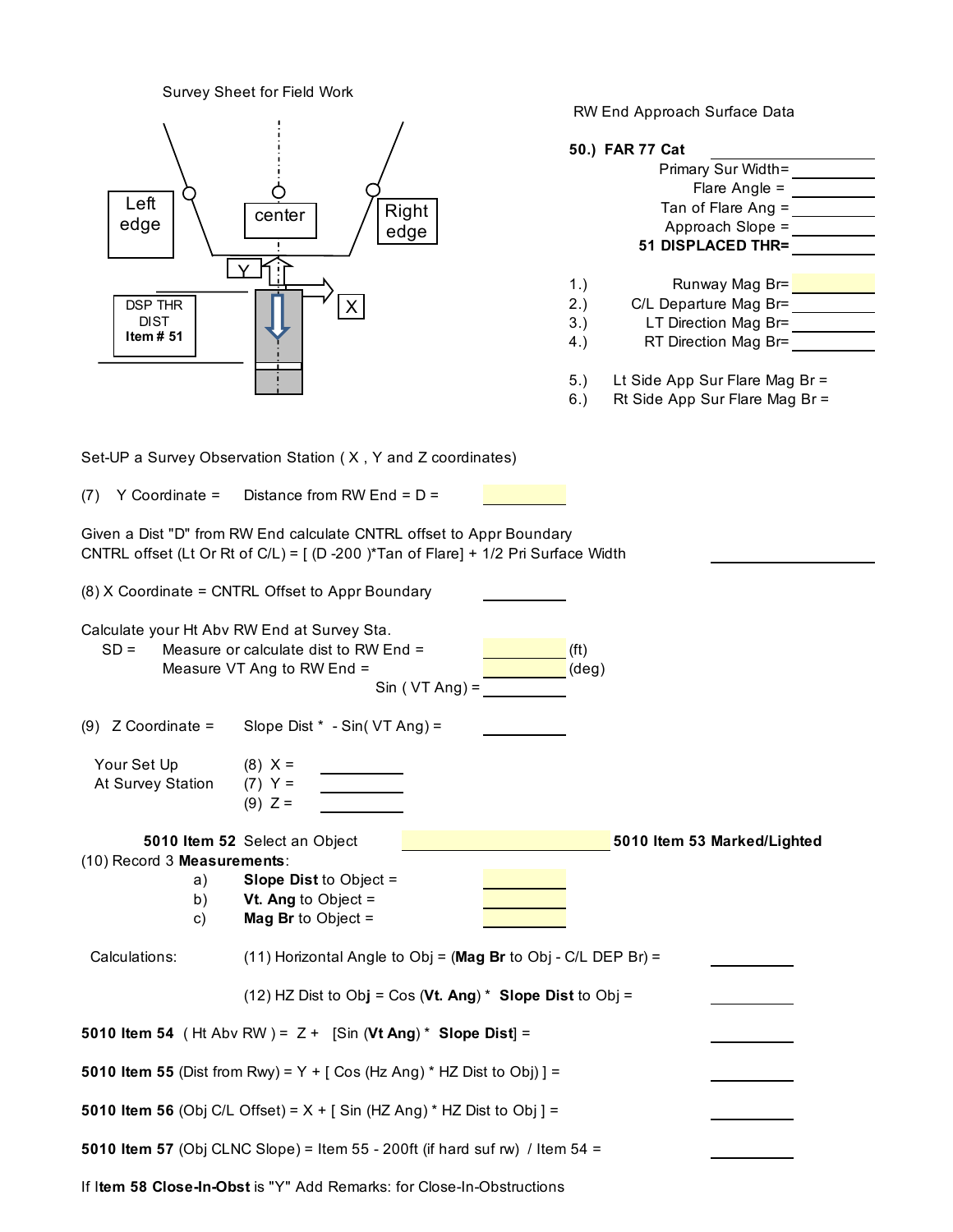and if Rwy has a displaced threshold add remark for CLNC slope to Disp Threshold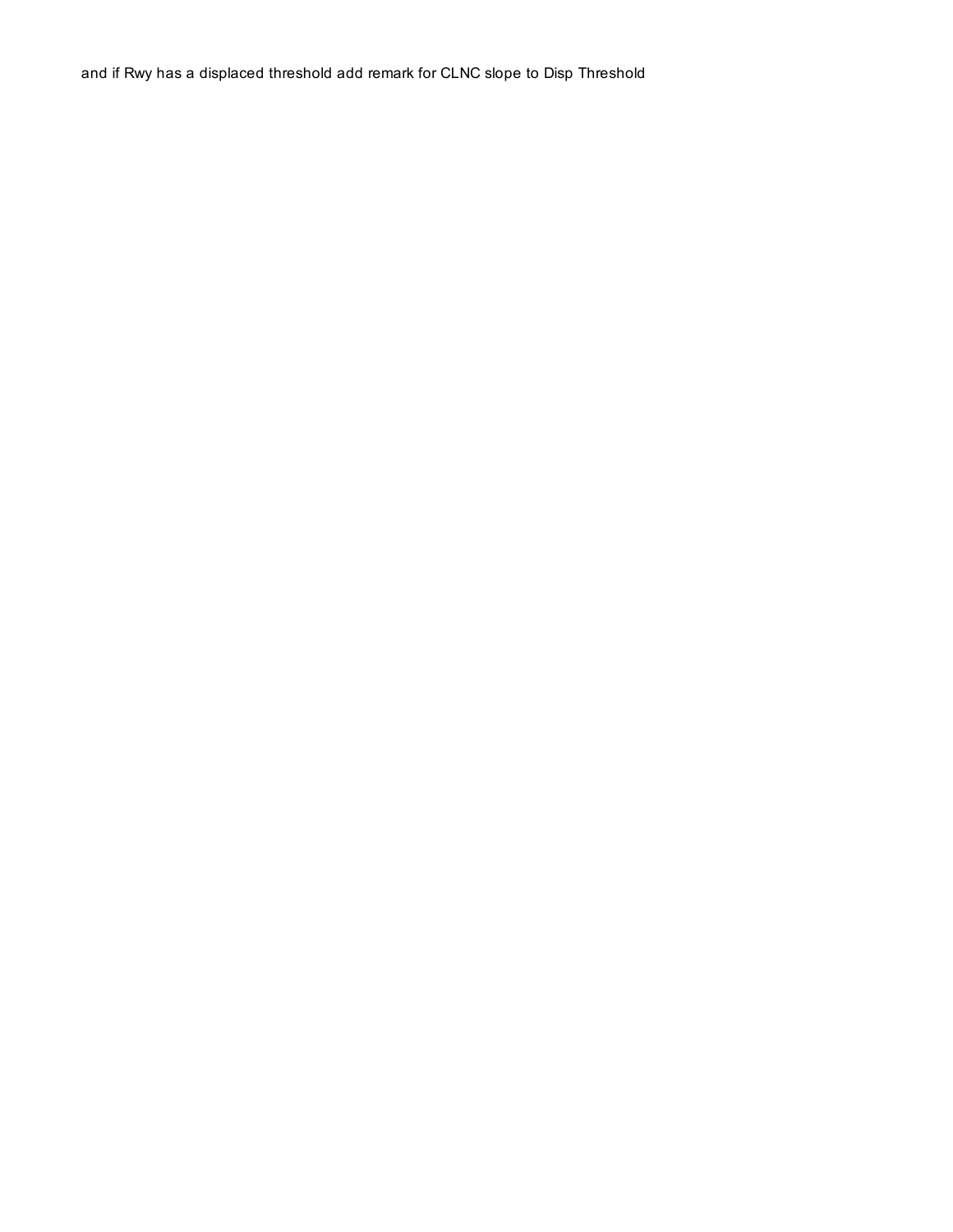| <b>RUNWAY CAT</b> | Pri Sur Wth | <b>RWY End</b> |
|-------------------|-------------|----------------|
| FAR Part 77 CAT   | (FT)        | Part 77        |
| A(V) / A(V)       | 250         | Categor        |
| A(V) / A (NP)     | 500         | A(V)           |
| A(NP) / A(NP)     | 500         | A(V)           |
|                   |             | A(NP)          |
| $B(V)$ / $B(V)$   | 500         |                |
| B(V)/C            | 500         | B(V)           |
| B(V)/D            | 1000        | B(V)           |
| B(V) / PIR        | 1000        | С              |
| C/C               | 500         | С              |
| C/D               | 1000        | D              |
| C/PIR             | 1000        | <b>PIR</b>     |
| D/D               | 1000        | * for PIR I    |
| D / PIR           | 1000        | 40:1 for re    |
| PIR / PIR         | 1000        |                |

| Sur Wth                 | <b>RWY End</b>                |         |          |
|-------------------------|-------------------------------|---------|----------|
| (FT)                    | Part 77                       | Pri Sur | Appr Lth |
| 250                     | Category                      | Width   | (ft)     |
| 500                     | A(V)                          | 250     | 5000     |
| 500                     | A(V)                          | 500     | 5000     |
|                         | A(NP)                         | 500     | 5000     |
| 500                     |                               |         |          |
| 500                     | B(V)                          | 500     | 5000     |
| 1000                    | B(V)                          | 1000    | 5000     |
| 1000                    | С                             | 500     | 10000    |
| 500                     | С                             | 1000    | 10000    |
| 1000                    | D                             | 1000    | 10000    |
| 1000                    | <b>PIR</b>                    | 1000    | 50000    |
| $\lambda$ $\sim$ $\sim$ | . e<br>$\sim$ . $\sim$ $\sim$ | - -     |          |

\* for PIR Runway End app slope is 5 40:1 for remaining 40,000 ft.

Enter the runway category defined by Part 77 for the most precise EXISTING approach

Approaches Surfaces:

| PIR - Precision Instrument Approach                       |                                        |
|-----------------------------------------------------------|----------------------------------------|
| D - Nonprecision Instrument Approach                      | Visibility Minimums as low as 3/4 mile |
| C - Nonprecision Instrument Approach                      | Visibility Minimums greater than 3/4 r |
| B(V) - Visual Approach                                    |                                        |
| A(NP) - Nonprecision Instrument Approach (Utility Runway) | Utility RW                             |
| A(V) - Visual Approach (Utility Runway)                   | of 12.500                              |
|                                                           |                                        |

NOTE:

After the "utility" or "other than utility" category is determined for that runway, look at the for the type of approach and visibility minimums. This will determine the correct Part 77

Clearance Standards:

 10' (Priv. Rd); 15' ( Public Rd); 17' (Interstate Hwy); 23' (Railroad); For Waterway and Other; an amount equal to the highest mobile object that would norm

The obstn clnc slope begins at the end of the primary surface, which is the beginning of For paved RWs, the primary surface extends 200 ft beyond the runway end. For non-paved (unpaved) RWs, the primary surface ends at the RW end. Measure the obstn clnc slope from the end of the primary surface whether or not that ru

For paved/unpaved combination runways, each end of the primary surface coincides with There are no close-in-obstructions on an unpaved surface runway (turf, gravel, etc.).

Remark example for 5010 Item 57 when there is a Rwy End with a displaced threshold. A057 RWY 09 APCH SLOPE 25:1 DUE TO 24 FT TREE 600 FT FROM THE DSPLCD T

Remark example for 5010 Item 58 when there is a Close-In-Obstruction A058 RWY 18 HAS 4 FT HILL 150 FT FROM THE RWY END AND 100 FT R.

| Accuracy Codes. |      | <b>HORIZONTAI Tolerance</b>      |                     | <b>VERTICA</b> |
|-----------------|------|----------------------------------|---------------------|----------------|
|                 | Code | $+20$ ft                         |                     | Code           |
|                 |      | 1 +50 ft                         | $(6 \text{ m})$     | A              |
|                 |      | $2 + 100$ ft                     | $(15 \; \text{m})$  | в              |
|                 |      | $3 + 250$ ft                     | $(30 \; \text{m})$  | С              |
|                 |      | $4 + 500$ ft                     | $(75 \; \text{m})$  | D              |
|                 |      | $5 + 1,000$ ft $(150 \text{ m})$ |                     | Е              |
|                 |      | $6 + 1/2$ NM                     | $(300 \; \text{m})$ |                |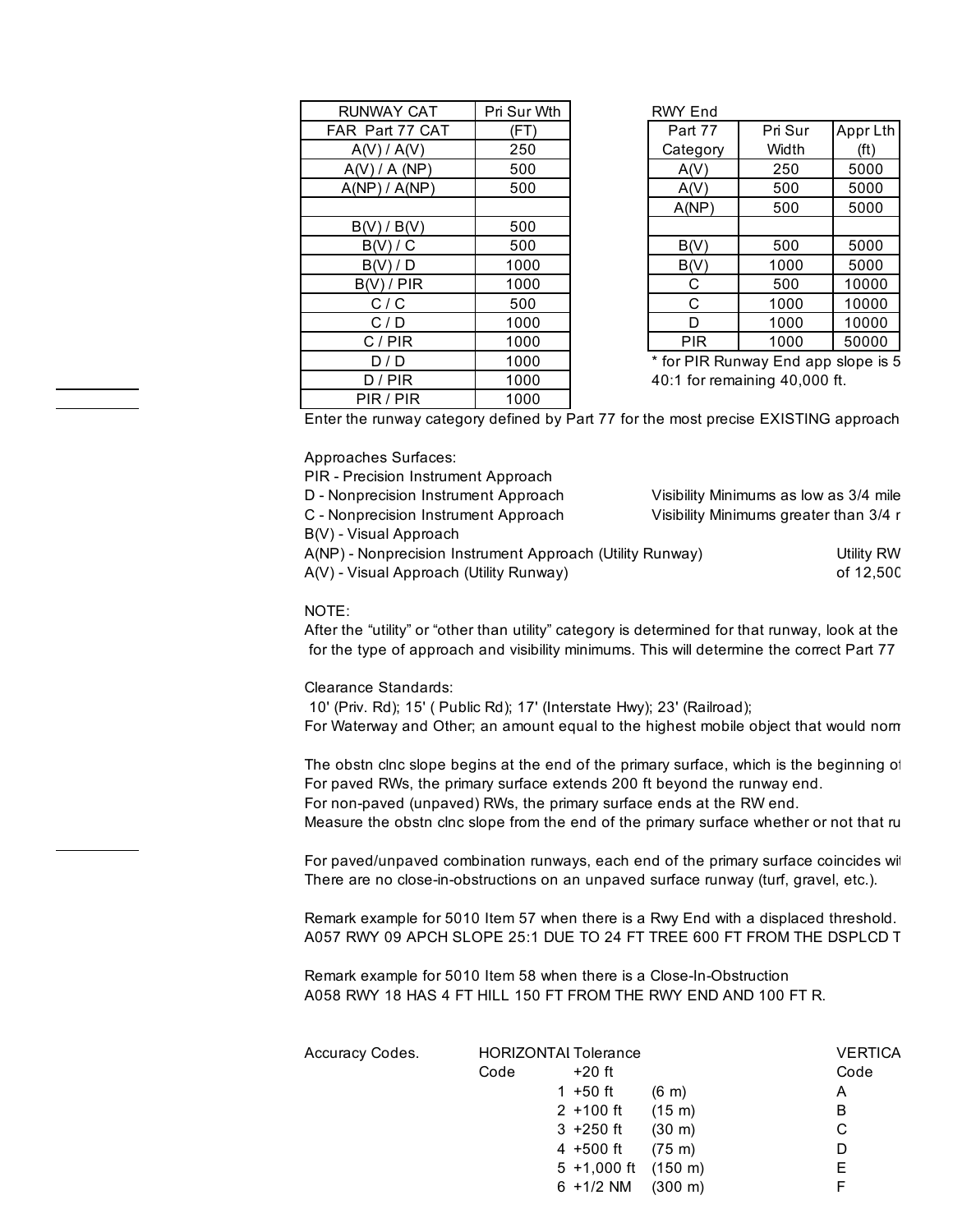|    | $7 + 1$ NM         | $(900 \; \text{m})$ | G |
|----|--------------------|---------------------|---|
|    | 8 Unknown (1800 m) |                     | Н |
| -9 |                    |                     |   |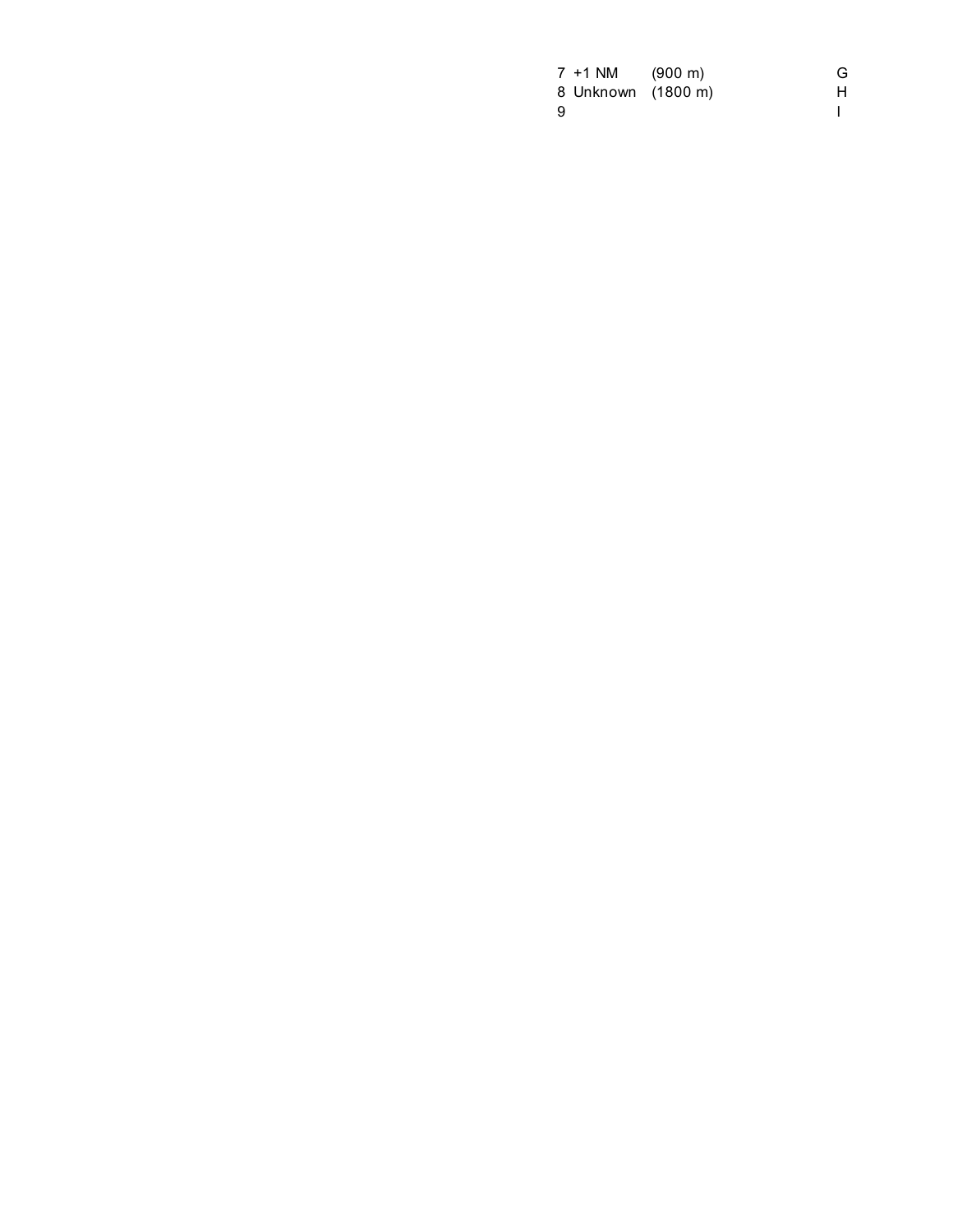| Appr Wth | Approach       | FI Ang         | Tan of FA |
|----------|----------------|----------------|-----------|
| (ft)     | Slope          | $(\text{deg})$ | (ratio)   |
| 1250     | 20:1           | 5.71           | 0.100     |
| 1250     | 20:1           | 4.29           | 0.075     |
| 2000     | 20:1           | 8.53           | 0.150     |
|          |                |                |           |
| 1500     | 20:1           | 5.71           | 0.100     |
| 1500     | 20:1           | 2.86           | 0.050     |
| 3500     | 34:1           | 8.53           | 0.150     |
| 3500     | 34:1           | 7.13           | 0.125     |
| 4000     | 34:1           | 8.53           | 0.150     |
| 10000    | 50:1/40:!<br>* | 8.53           | 0.150     |

 $\overline{0.1}$  for first 10,000 ft and

to each runway end.

 $\lambda$ visibility Minimums as 3/4  $\mu$ Visibility Minimums greater than 3/4 mile

> ' constructed for propeller driven aircraft ) pounds maximum gross weight and less.

instrument approach procedures Category for that particular runway.

hally traverse it.

f the approach surface.

nway threshold has been displaced.

th the corresponding end of the runway.

and **HLD**.

| J.        |                   |
|-----------|-------------------|
| Tolerance |                   |
| $+3$ ft   | $(1 \; \text{m})$ |
| $+10$ ft  | (3 m)             |
| $+20$ ft  | (6 <sub>m</sub> ) |
| $+50$ ft  | (15 m)            |
| $+125$ ft | (38 m)            |
| $+250$ ft | $(75 \;{\rm m})$  |
|           |                   |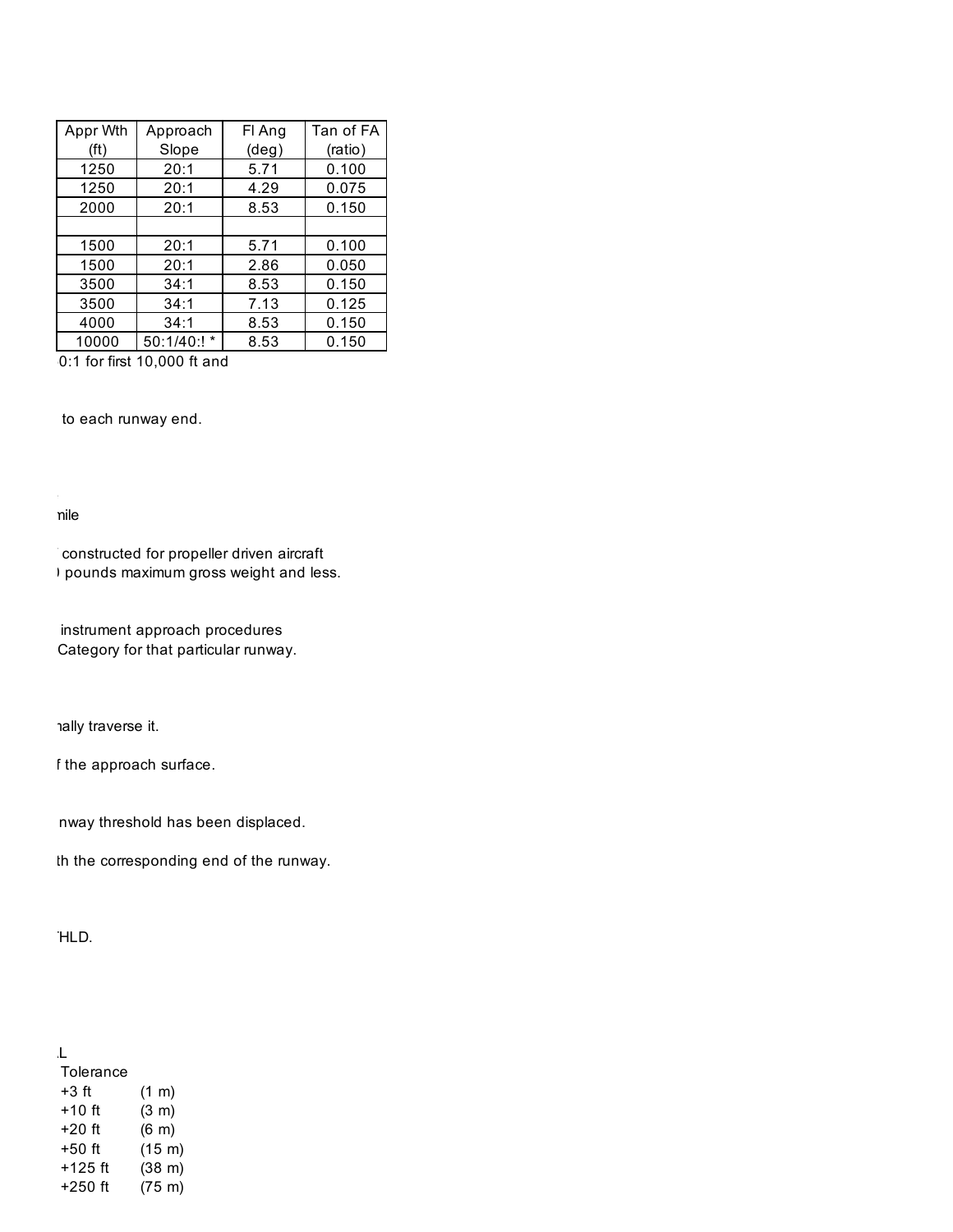+500 ft (150 m) +1,000 ft (300 m) Unknown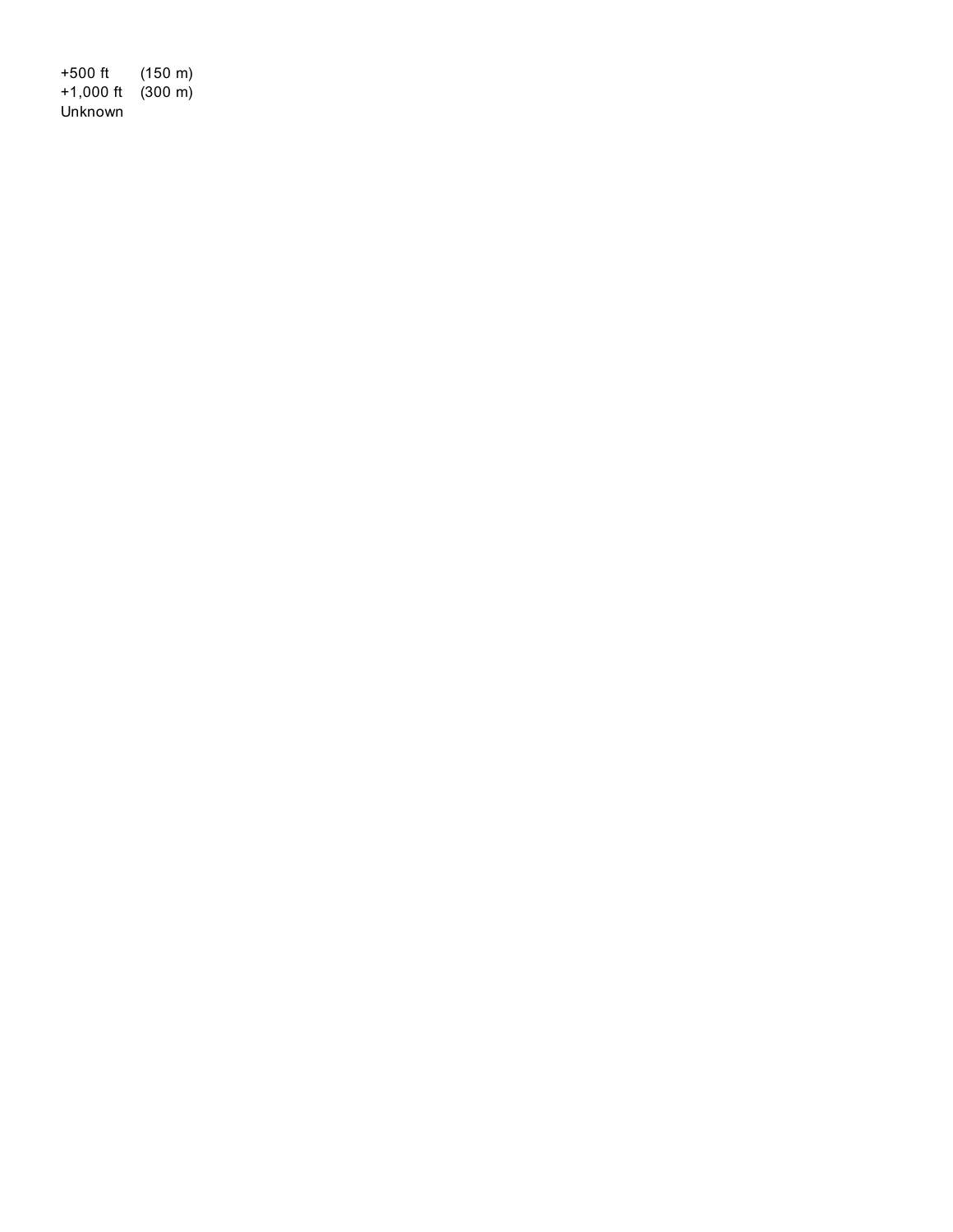Example for Survey Control Station Set Up at RWY END Coord:  $X = 0$ ;  $Y = 0$ ;  $Z = Ht$  Abv RWY End (Eye Ht of Observer)

Enter the Part 77 Cat Approach Dimensions from Chart (Pri Sur Wth; Appr Lth; Flare Ang; Tan of FA; Appr Slope)

IF RWY End has a Displaced Threshold enter Dsp THr Distance And Dsp Thr Elev In Reference to the Rwy End Elev  $(+$  Abv/ - Be

# 1 Observe and **Record** RWY C/L Mag Bearing (Compass Reading) Program Calculates #s 2, 3, 4, 5, & 6. (#2 is the C/L Departure  $I$ 

Equations (7) and (8) Placing a Dist from the Rwy End in equation  $(7)$ , formula  $(8)$  cald the C/L OS Dist to the left or right edge of the Approach Boundary

Calculate your Eye Ht Abv the RWY End at a Sur Sta. Enter the Measured Slope Dist to the Rwy End from Sur Sta Enter the Measure Vt Angle to Rwy End from Sur Sta Equation (9) calculates Your Eye Ht abv the RWY End (Z Coord

**Record** Your Control Station: Enter Your Survey Station Set-Up Coords (X ; Y ; and Z)

- Item 52 Sight Obj from Survey Station to evaluate Object's HT and Location
	- #10 a) Measure and record **Slope Distance to Object** 
		- b) Measure and record **Vertical Angle to Object**
		- c) Measure and record **Magnetic Bearing to Object**
- Item 54 Calculates the Object's Ht above Rwy End
- Item 55 Calculates the Object's Distance From Rwy End
- Item 56 Calculates the Object's C/L OS (Left or Right of Extended Rwy C)
- Item 57 (Obj CLNC Slope = (Item 55 200ft for hard surface Rwy) / Item
- Item 58 Close-In-Obst if "Y" Add Remark And if Rwy has a displaced threshold Add remark for APCH SLOPE to Displaced Threshold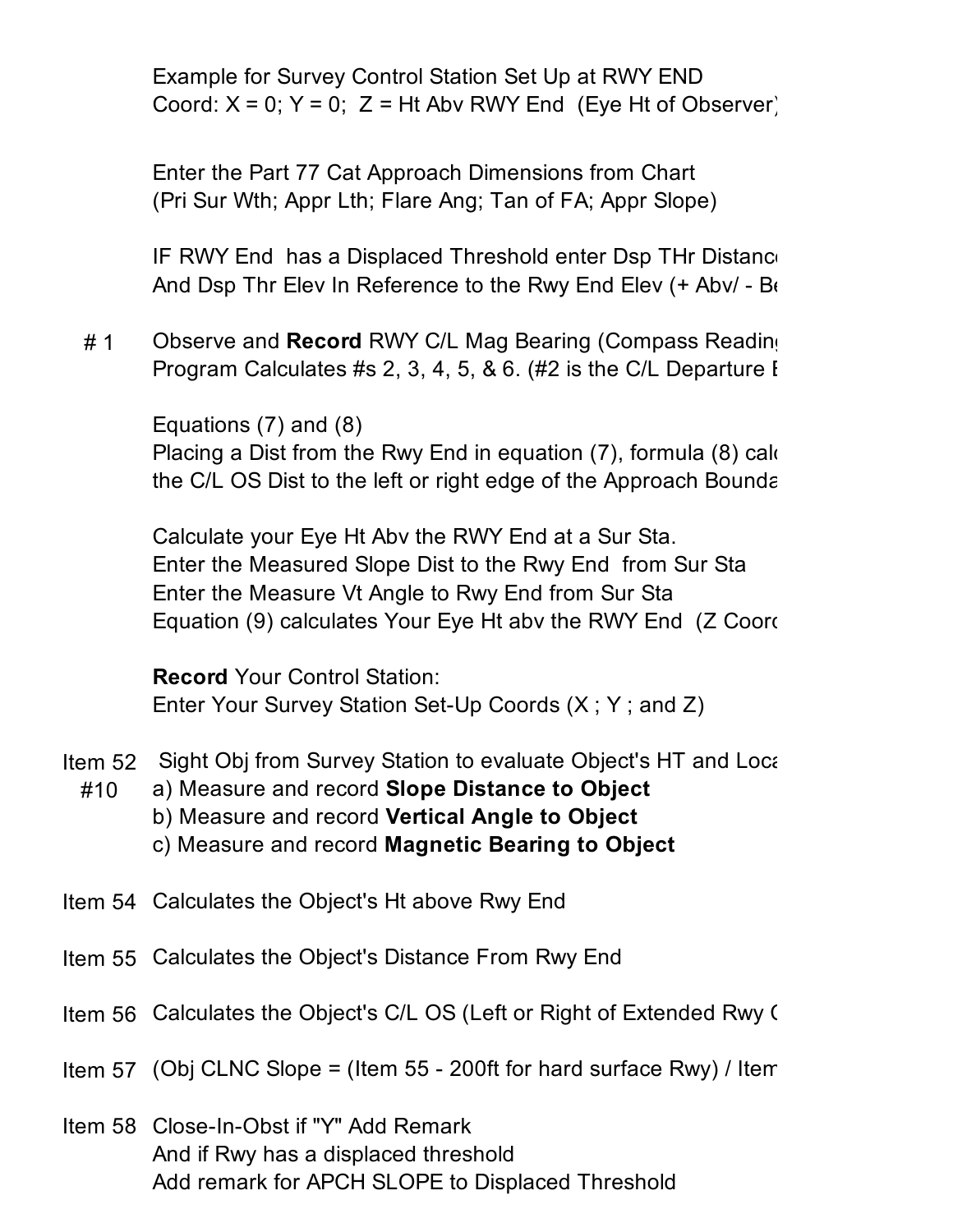$\overline{\phantom{a}}$ 

|  |  | $\mathsf e$<br>elow)  |
|--|--|-----------------------|
|  |  | g)<br>3r)             |
|  |  | culates<br><b>ary</b> |
|  |  |                       |

 $\left( \begin{array}{c} \epsilon \end{array} \right)$ 

# ation to the Suri

 $C/L$ 

 $\overline{\phantom{0}}$  54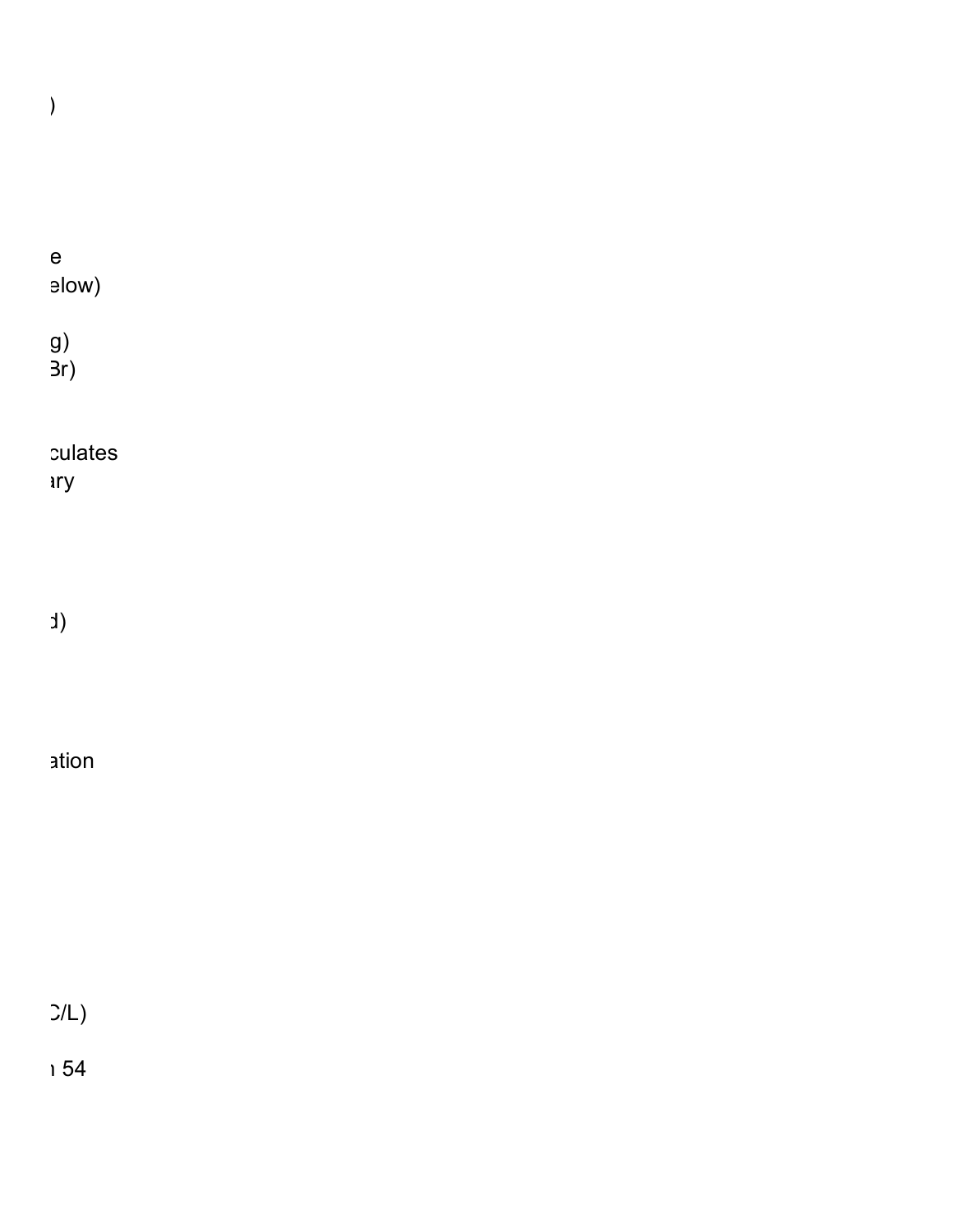Field Work Survey Sheet (Mar 2022)

| Part 77 RW Cat 18/36 =<br>Primary Sur Wth =<br>Approach Length =<br>Flare Angle $=$<br>Tan of Flare Ang =<br>Approach Slope =<br>51 DSPLCD THLD Dist =<br>Dsp Thr El ref to RW End<br>Hard Surf RW $(Y / N) =$<br>RW End to Appr Sur Dist<br>(9) Z Coordinate (Ht Abv Sur Sta in ref to RWY END) | A(V)<br>250<br>5000<br>5.71<br>0.1<br>20:1<br>170<br>1.33<br>Y<br>200.0<br>Eye HT above the RW End at Survey Sta Set Up<br>Measure Slope Distance to RW End =<br>Measure VT Angle to RW End = |                   | 1.)<br>2.)<br>3.)<br>4.)<br>5.)<br>6.)<br>(7)<br>(8)<br>$4.88$ (ft) | <b>RW Mag Br</b><br>C/L Dep Br<br>LT Mag Br<br>RT Mag Br<br>Dist From RW End (Y Coord) =<br>$-90$ (deg)<br>$SD * (-Sin(Ang)) =$ | 45.0<br>225.0<br>135.0<br>315.0<br>Lt Boundary Mag Br<br>Rt Boundary Mag Br<br>CNTRL O/S to Appr Boundary (X Coord) | 219.29<br>230.71<br>4.9 |
|--------------------------------------------------------------------------------------------------------------------------------------------------------------------------------------------------------------------------------------------------------------------------------------------------|-----------------------------------------------------------------------------------------------------------------------------------------------------------------------------------------------|-------------------|---------------------------------------------------------------------|---------------------------------------------------------------------------------------------------------------------------------|---------------------------------------------------------------------------------------------------------------------|-------------------------|
| <b>Set Up Coor</b><br>$X =$                                                                                                                                                                                                                                                                      | 0.0                                                                                                                                                                                           | <b>Back Sight</b> | $X$ bs=                                                             | 0.0                                                                                                                             | <b>DSP</b>                                                                                                          | $X =$                   |
| Survey Statio<br>$Y =$                                                                                                                                                                                                                                                                           | 0.0                                                                                                                                                                                           | Sta Coord         | $Y$ bs=                                                             | $-170.0$                                                                                                                        | <b>THR</b>                                                                                                          | $Y =$                   |
| Sta#<br>$Z =$                                                                                                                                                                                                                                                                                    | 5.0                                                                                                                                                                                           | Sta#              | <b>BS Dir BR</b>                                                    | 45.0                                                                                                                            | Coord                                                                                                               | $Z =$                   |
| (10) Record 3 Measurements:<br>#52 OBJECT<br>#53 Obj (M/L)<br><b>SD</b><br>a)<br>b)<br><b>VT ANG</b><br>Mag BR<br>c)<br>tem 54 Ht abv RW End $=$<br>Item 55 Dist_<br>$RW$ End $=$                                                                                                                | <b>Tree</b><br>130<br>8.3<br>268.1<br>RW END<br>24.0<br>94                                                                                                                                    |                   | fence<br>109<br>1.6<br>216<br><b>RW END</b><br>8.0<br>108           |                                                                                                                                 | <b>Build Corner</b><br>L<br>287<br>3.3<br>251<br>RW END<br>22.0<br>258                                              |                         |
| Item $56 = C/L OS$ dir<br>Item 57 = CLNC Slope                                                                                                                                                                                                                                                   | 88<br><b>DSP THR</b>                                                                                                                                                                          | $\mathsf{L}$      | $-16$<br><b>DSP THR</b>                                             | R                                                                                                                               | 126<br>2:1<br><b>DSP THR</b>                                                                                        | L                       |
| Ht Abv DSP THR<br>Dist From DSP THR                                                                                                                                                                                                                                                              | 22.7<br>264                                                                                                                                                                                   |                   | 6.7<br>278                                                          |                                                                                                                                 | 20.7<br>428                                                                                                         |                         |
| CL OS dir                                                                                                                                                                                                                                                                                        | 88                                                                                                                                                                                            | L,                | $-16$                                                               | $\mathsf R$                                                                                                                     | 126                                                                                                                 | L                       |
| Appr Slope TO DSP THR                                                                                                                                                                                                                                                                            | 11:1                                                                                                                                                                                          |                   | 41:1                                                                |                                                                                                                                 | 20:1                                                                                                                |                         |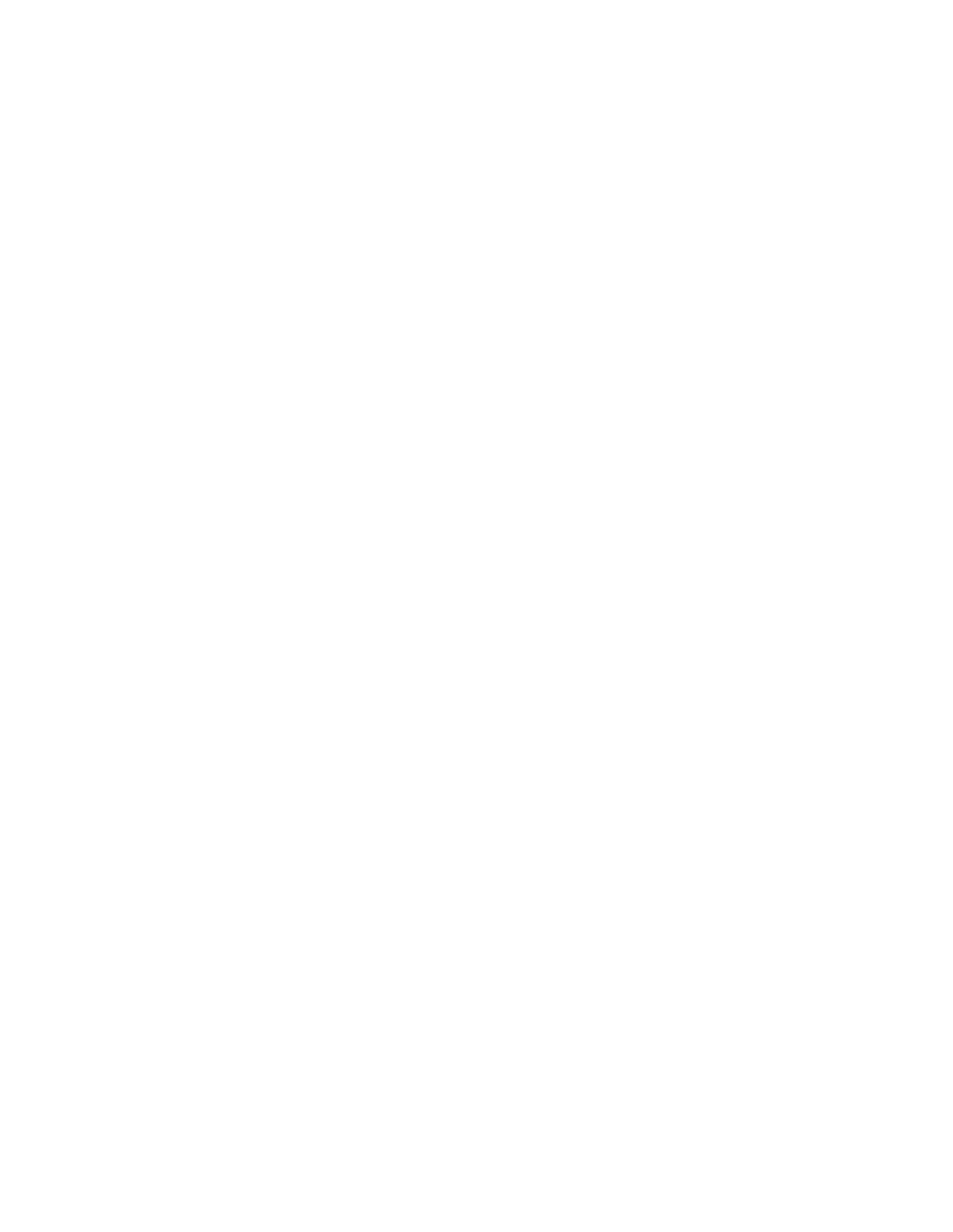| $-1050$ |
|---------|
| 0.00    |
|         |

ft

| 0.00 |
|------|
| 170  |
| 3.7  |

L,

 $\overline{\phantom{0}}$ 

| <b>Build Corner</b> |
|---------------------|
|                     |
|                     |
|                     |
|                     |
|                     |

#### RW END

| 5.0    |  |
|--------|--|
|        |  |
| 0      |  |
|        |  |
| R<br>N |  |

## DSP THR

| 3.7 |  |
|-----|--|
|     |  |
|     |  |
| 170 |  |
|     |  |

 $0$  R

46 :1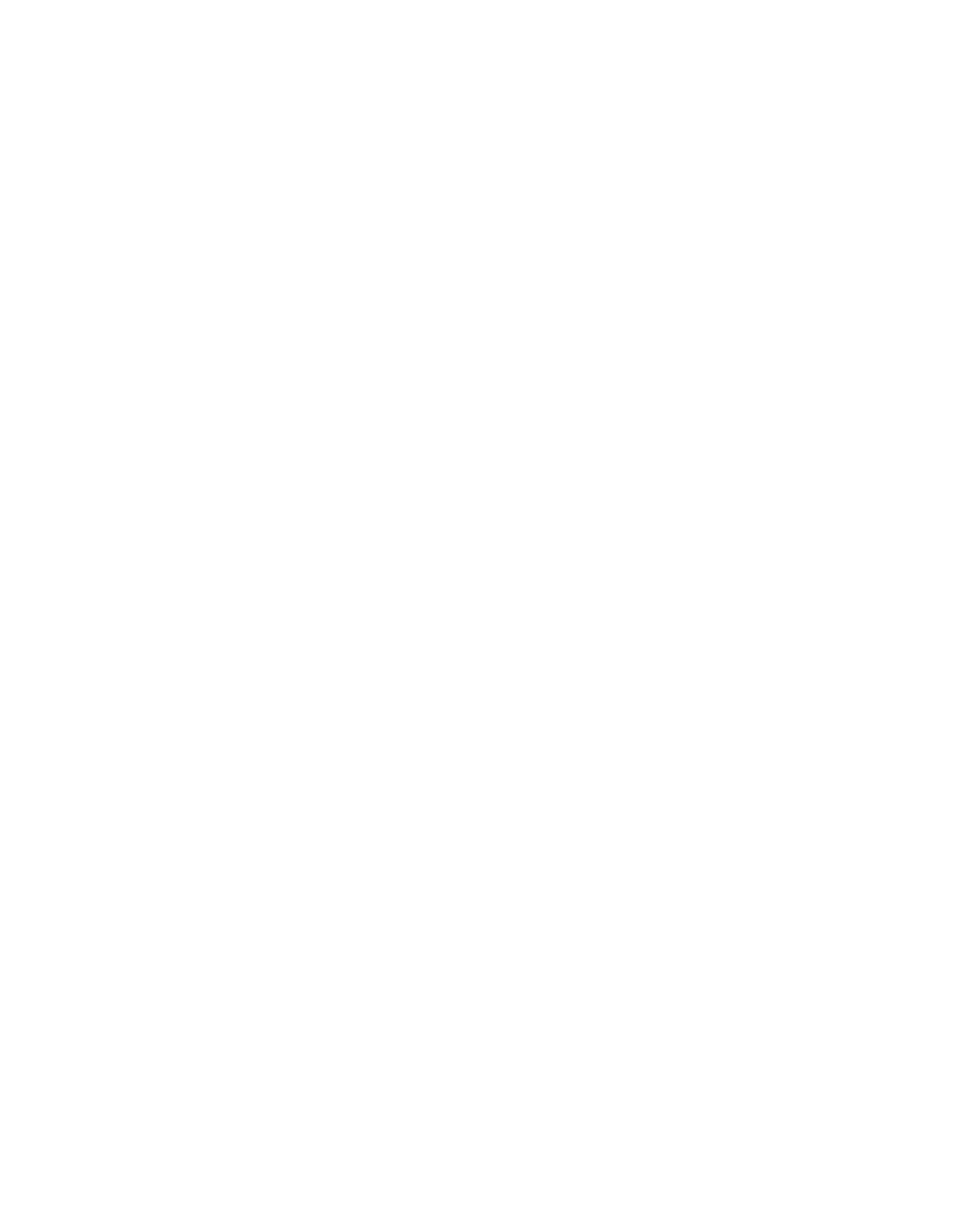Field Work Survey Sheet (Mar 2022)

| Part 77 RW Cat 18/36 =<br>Primary Sur Wth =<br>Approach Length =<br>Flare Angle $=$<br>Tan of Flare Ang =<br>Approach Slope =<br>51 DSPLCD THLD Dist =<br>Dsp Thr El ref to RW End<br>Hard Surf RW $(Y / N) =$<br>RW End to Appr Sur Dist |                                                                                                                    |                   | 1.)<br>2.)<br>3.)<br>4.)<br>5.)<br>6.)<br>(7)<br>(8) | <b>RW Mag Br</b><br>C/L Dep Br<br>LT Mag Br<br>RT Mag Br<br>Dist From RW End (Y Coord) =<br>CNTRL O/S to Appr Boundary (X Coord) | 180.0<br>360.0<br>270.0<br>90.0<br>Lt Boundary Mag Br<br>Rt Boundary Mag Br | 360<br>360  |     |
|-------------------------------------------------------------------------------------------------------------------------------------------------------------------------------------------------------------------------------------------|--------------------------------------------------------------------------------------------------------------------|-------------------|------------------------------------------------------|----------------------------------------------------------------------------------------------------------------------------------|-----------------------------------------------------------------------------|-------------|-----|
|                                                                                                                                                                                                                                           | Eye HT above the RW End at Survey Sta Set Up<br>Measure Slope Distance to RW End =<br>Measure VT Angle to RW End = |                   |                                                      | (f <sup>t</sup> )<br>$(\text{deg})$                                                                                              |                                                                             |             |     |
|                                                                                                                                                                                                                                           | (9) Z Coordinate (Ht Abv Sur Sta in ref to RWY END)                                                                |                   |                                                      | $SD * (-Sin(Ang)) =$                                                                                                             |                                                                             |             | 0.0 |
| Set Up Coor                                                                                                                                                                                                                               | $x =$                                                                                                              | <b>Back Sight</b> | $X$ bs=                                              |                                                                                                                                  | <b>DSP</b>                                                                  | $X =$       |     |
| Survey Statio                                                                                                                                                                                                                             | $Y =$                                                                                                              | Sta Coord         | $Y$ bs=                                              |                                                                                                                                  | <b>THR</b>                                                                  | $Y =$       |     |
| Sta#                                                                                                                                                                                                                                      | $Z =$                                                                                                              | Sta#              | <b>BS Dir BR</b>                                     |                                                                                                                                  | Coord                                                                       | $Z =$       |     |
| #52 OBJECT<br>#53 Obj (M/L)<br><b>SD</b><br>a)<br>b)<br><b>VT ANG</b><br>Mag BR<br>c)                                                                                                                                                     | <b>RW END</b>                                                                                                      |                   | RW END                                               |                                                                                                                                  | RW END                                                                      |             |     |
| tem 54 Ht abv RW End $=$                                                                                                                                                                                                                  | 0.0                                                                                                                |                   | 0.0                                                  |                                                                                                                                  | 0.0                                                                         |             |     |
| Item 55 Dist $\_$<br>Item $56 = C/L OS$ dir                                                                                                                                                                                               | $RW$ End $=$<br>0<br>0                                                                                             | R                 | 0<br>0                                               | R                                                                                                                                | 0<br>0                                                                      | R           |     |
| Item 57 = CLNC Slope                                                                                                                                                                                                                      | #DIV/0!                                                                                                            |                   | #DIV/0!                                              |                                                                                                                                  | #DIV/0!                                                                     |             |     |
| Ht Abv DSP THR<br>Dist From DSP THR                                                                                                                                                                                                       | <b>DSP THR</b><br>0.0<br>0                                                                                         |                   | <b>DSP THR</b><br>0.0<br>$\pmb{0}$                   |                                                                                                                                  | <b>DSP THR</b><br>0.0<br>$\pmb{0}$                                          |             |     |
|                                                                                                                                                                                                                                           |                                                                                                                    |                   |                                                      |                                                                                                                                  |                                                                             |             |     |
| CL OS dir                                                                                                                                                                                                                                 | 0                                                                                                                  | R                 | 0                                                    | R                                                                                                                                | 0                                                                           | $\mathsf R$ |     |
| Appr Slope TO DSP THR                                                                                                                                                                                                                     | #DIV/0!                                                                                                            |                   | #DIV/0!                                              |                                                                                                                                  | #DIV/0!                                                                     |             |     |